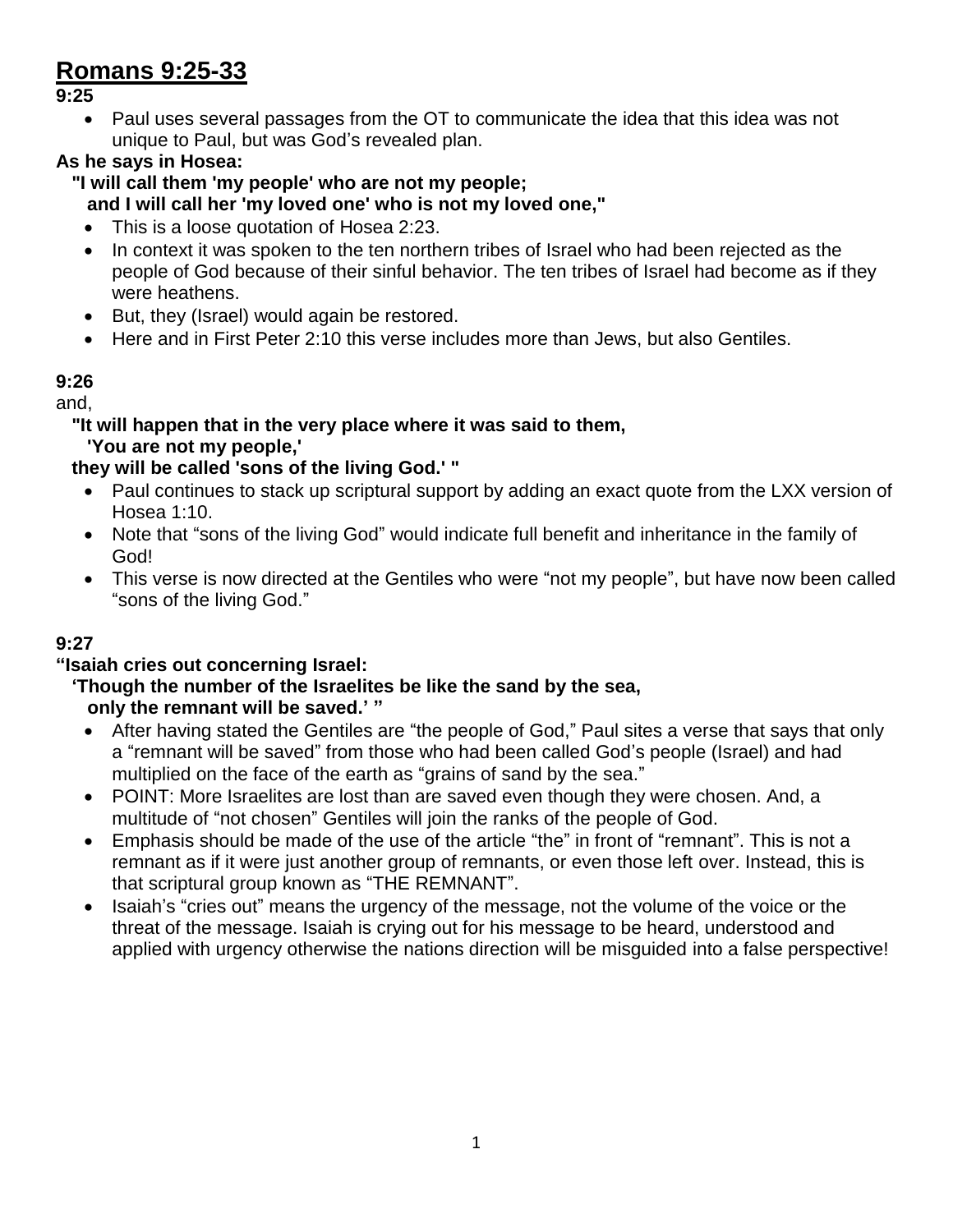### **9:28**

#### **"For the Lord will carry out**

### **his sentence on earth with speed and finality."**

- This is Isaiah 10:22, 23 in an abbreviated form
- Here we see there will be a sifting of natural Israel from those who are also spiritual Israel.
- This is referring to the Lord shortening the time and completing his work by quickly and fully settling his account with the world.

#### **9:29**

**It is just as Isaiah said previously:**

 **"Unless the Lord Almighty**

 **had left us descendants,**

 **we would have become like Sodom,**

 **we would have been like Gomorrah."**

- This is Isaiah1:9
- If God had treated Israel like he treated the other nations (here the Canaanites in Sodom and Gomorrah) there would be no nation of Israel left.
- If it were not for the Abrahamic Covenant that separated Israel from the Gentile nations there would be NO Israel in Paul's day and No Israel in our day. They would have been eliminated long ago in the OT days. Possibly, in Moses' day at the base of Mount Sinai.
- But, time has allowed Israel to continue as a physical nation, and thus have an opportunity to respond to the message of faith like the Gentile nations. This concept is developed in the next section in Romans 9:30-10:21.

# **Romans 9:30-10:21**

## **Paul switches subjects here and makes a new point.**

Paul begins to focus on human responsibility to respond to God when they have been chosen, called, loved, shown mercy, etc.

- This is his sermon to the Jews who had been "called", "chosen", and "loved", but had not believed the message.
- All the terms and phrases of Paul's gospel are used in this section:
	- a) gospel (10:15, 16)
	- b) Salvation or save (10:1, 9, 10, 13)
	- c) All (10:4, 11, 12, 13)
	- d) Jew and Greek (10:12)
	- e) Faith (10:3)
	- f) Righteousness of God (10:3)
- Paul will also turn to OT verses to show the gospel in the
	- a) Law (10:6-8, 19)
	- b) The Prophets (9:32-33; 10:15-16, 20-21)
	- c) The Writings (10:18)
- Israel's current position is not a matter of God's Word failing (see Romans 9:6), but Israel's failure to understand and respond in faith to God's Word (see Romans 10:8)!